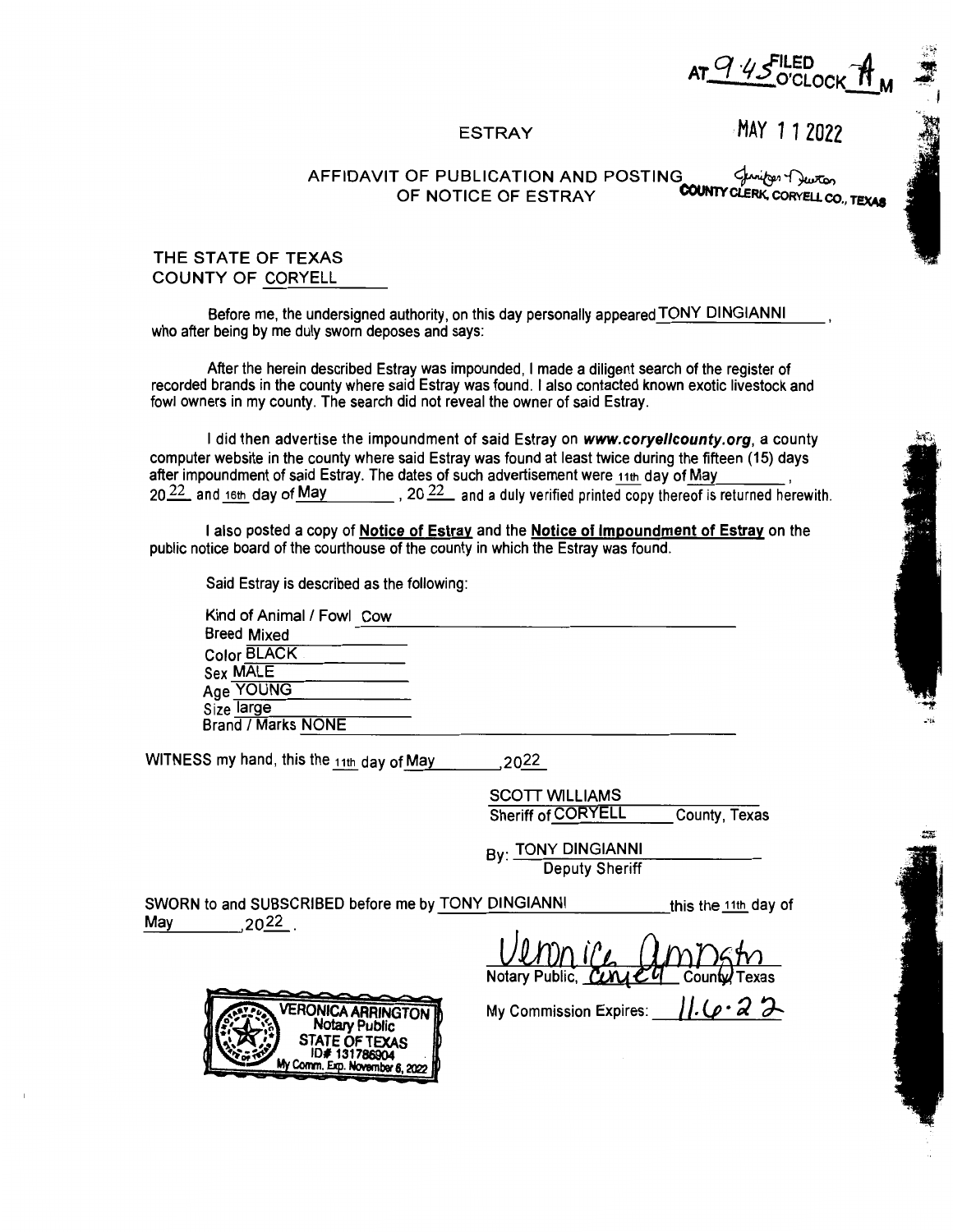## NOTICE OF ESTRAY

Case No. 22-03458 Case No. 22-03458<br>Date <u>May 11 2022</u>

I. Person reporting estray:

Name Bradley Hough Address 172 CR 194 Jonesboro TX 76538

- 2. Date estray reported to sheriff. May 6, 2022
- 3. Location of estray when found:

172 CR 194 Jonesboro TX 76538

4. Location of estray while impounded:

CORYELL COUNTY SALE BARN

5. Description of estray:

| Kind of Animal Cow<br><b>Breed Mixed</b>         |  |
|--------------------------------------------------|--|
| Color Black                                      |  |
| Sex Female                                       |  |
| Age YOUNG                                        |  |
| Size Large                                       |  |
| Brand, Earmark, Identifying Characteristics none |  |

### SCOTT WILLIAMS

Sheriff of CORYELL

County, Texas

(Designee of Sheriff of CORYELL County, Texas)